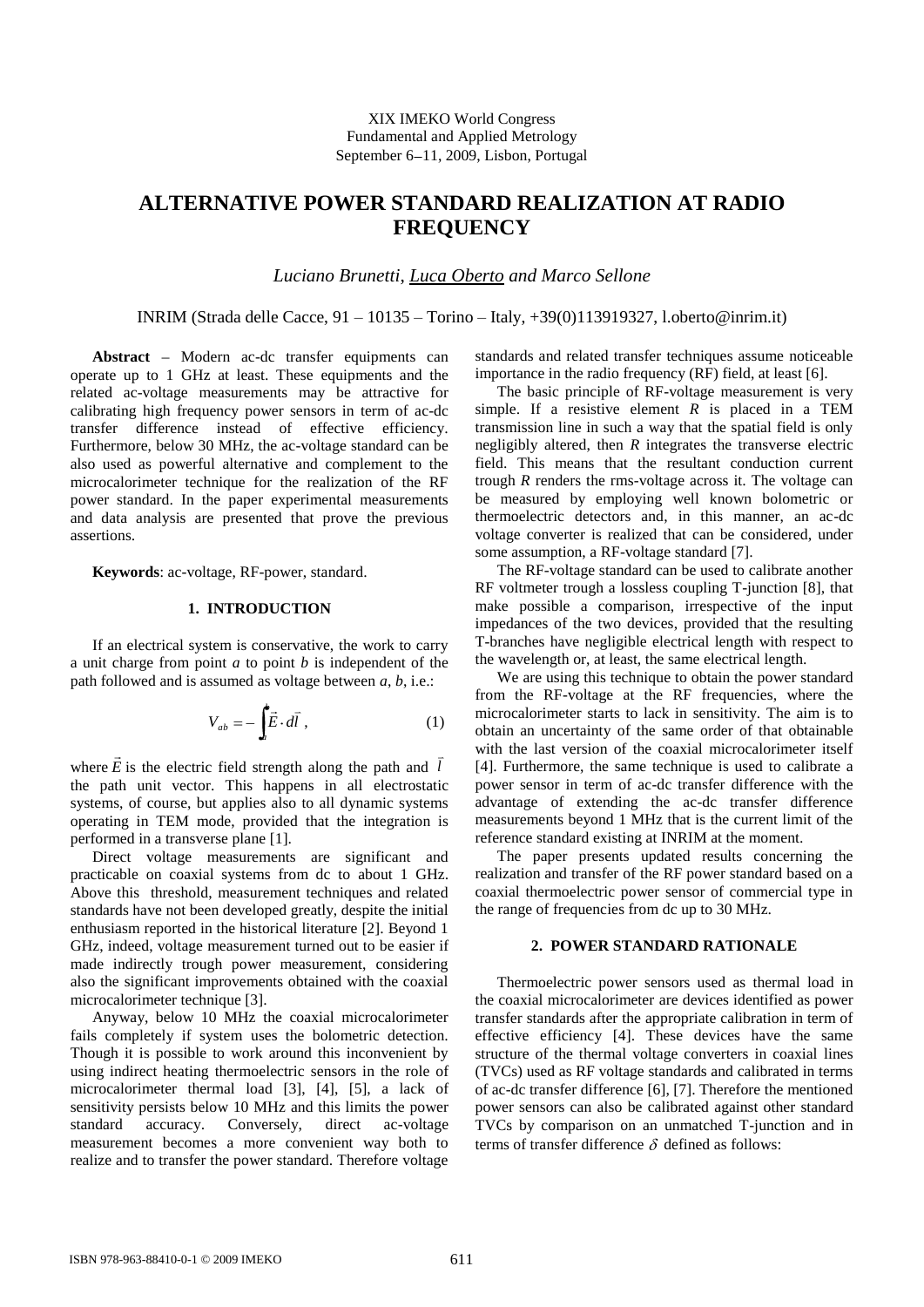$$
\delta = \frac{V_{\rm RF} - V_{\rm dc}}{V_{\rm dc}}\,,\tag{2}
$$

where  $V_{RF}$  is the RF-voltage at the reference plane of the input connector that produces the same TVC output of the  $dc$ -voltage  $V_{dc}$ .

Effective efficiency and transfer difference can be transformed one in the other. Indeed, the effective efficiency of a thermoelectric power sensors is defined as the ratio between a dc reference power  $P_{dc}$ , entering the sensor, to the RF power  $P_{RF}$  that produces the same sensor output (*U=const*) [4], [5]:

$$
\eta_e = \frac{P_{\text{dc}}}{P_{\text{RF}}}\Big|_{U = const.} \tag{3}
$$

If we now define a quantity called Power Transfer Difference Δ as:

$$
\Delta = \frac{P_{_{\rm RF}} - P_{_{\rm dc}}}{P_{_{\rm dc}}},\tag{4}
$$

where  $P_{RF}$  and  $P_{dc}$  are the RF and dc power levels that give the same output response, using the relation given in (4), the definition (3) can be written in terms of the relative difference  $\Delta$  between the two powers:

$$
\eta_{\rm e} = \frac{1}{1 + \Delta} \,. \tag{5}
$$

The Relative Power Difference defined in (4) cannot be directly measured but, since the devices used can be treated as thermal converters, they can also be calibrated in terms of the Voltage Transfer Difference defined in (2). So, by virtue of the Ohm's law, a first order approximation of (5) gives:

$$
\eta_{\rm e} \cong \frac{R_{\rm RF}}{R_{\rm dc}} \frac{1}{1 + 2\delta} \,, \tag{6}
$$

where  $R_{RF}$  and  $R_{dc}$  are the RF and dc resistances respectively at the input reference plane of the thermoelectric power sensor. Measurements confirms that the use of the approximated relation (6) instead of the complete expression of the effective efficiency, gives negligible contribution with respect to the provided uncertainty (less than 400 ppm at 30 MHz). Equation (6) is used to complete the calibration of a power sensor in the frequency range dc – 30 MHz. This comprises both the frequencies where the microcalorimeter starts to lack in sensitivity and covers also a range in which it is possible to have good microcalorimetric results, so to perform a comparison between the two methods. It must be, however, noted that (6) is not interesting beyond 100 MHz because of the difficulty to establish an enough accurate value of  $R_{\text{HF}}$ .

# **3. EXPERIMENTAL SET-UP**

A measurement set-up suitable to calibrate a power sensor below 30 MHz is shown in Fig. 1. The system has the configuration typically used to compare ac-dc transfer difference standards [6], [7], [8]. The RF signal is provided by a synthesized generator, while the dc is provided by a calibrator. Both the outputs of the two instruments are sent to the input ports of a RF commercial electromechanical switch controlled by an external driver. This choice allows to reduce the possible noise signals coming from the electronic components because the external driver can be kept away from the measurement node.

The output port of the RF switch is directly connected to the input of a T-junction node used to supply the same voltage to both unknown and standard TVCs. This component is the most critical of the whole system: for this reason, the junction has been specifically realized so that the branches connected with TVCs have the minimum electrical length possible. This maximizes the frequency range of the device and minimizes the error due to the residual mismatch between standard and unknown TVCs.

Another critical component of the system is the RFsource that operates normally in quite bad mismatch conditions. The reflection coefficient of the generator does not enter explicitly into the comparison but the generator must be able to absorb well the relatively high standing wave that appears between its output port and the electrical centre of the T-junction.

Since the RF generator needs to work with a 50  $\Omega$ impedance at its output port, to maintain the symmetry also the DC calibrator is set to work in the same condition. The actual impedance, however, is never exactly 50  $\Omega$ , because it is the result of the impedances of the devices under test that are placed in parallel. Normally one of the devices used has a nominal impedance of 50  $\Omega$ , while the other one has an higher nominal impedance (such as 400  $\Omega$ ), so the value resulting from the combination slightly differs from the required one. Anyway, to perform the measurements as close as possible to the desired voltage levels, a method has been implemented that uses a multimeter connected to the input port of the RF switch that lodges the DC Calibrator (Fig. 1).

This method search the actual DC value that must be set on the calibrator to have, at the centre of the node, the desired voltage level.



Fig. 1. Measurement set-up for calibrating ac-dc thermal voltage converters.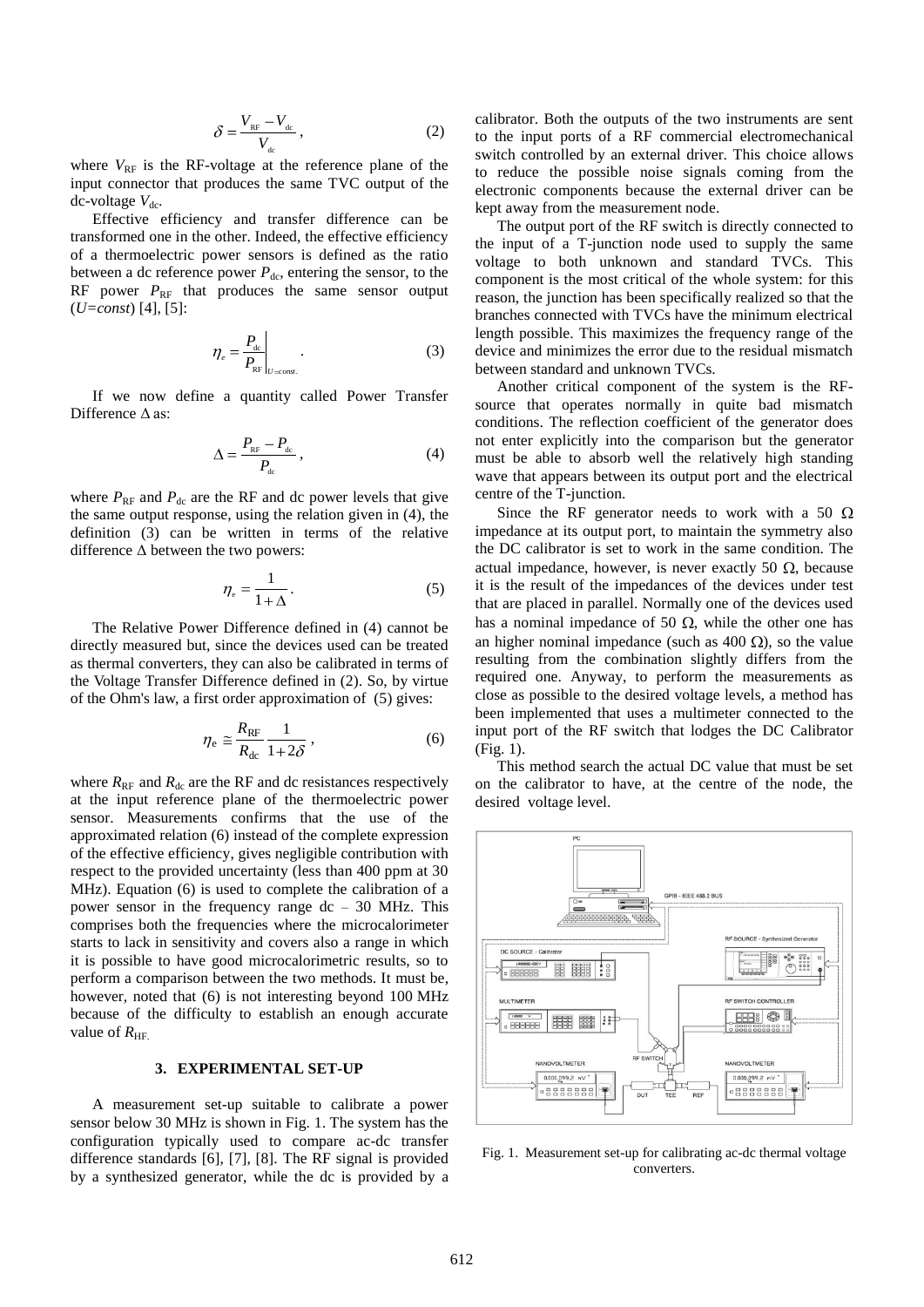Once the value has been found, it is used to search the RF signal that provides the same output on the standard TVC.

Finally the output levels of the two devices are read through two twin nanovoltmeters to ensure the symmetry of the system. All the instruments are computer controlled through the IEEE 488.2 bus.

# **4. THERMAL VOLTAGE CONVERTERS CALIBRATION**

Theoretically, the previous set-up is suitable to perform ac-dc transfer measurements from 10 kHz to 1 GHz and beyond but the real interest is to limit the range at 100 MHz at maximum, both because the microcalorimetric technique gives better results at higher frequencies and the ac-voltage measurements become less significant increasing the frequency itself.

### *4.1. Comparison with the ac Reference Standard*

To validate the new system in the range of frequencies below 1 MHz, this set-up has been compared with the ac Voltage Reference Standard set-up actually present at INRIM [9].

The comparison involved one of the sensors normally calibrated inside the microcalorimeter in term of effective efficiency. The sensor is a commercial model modified by removing all active internal electronic, so that its thermoelectric output can be directly measured by means of a dc-nanovoltmeter. In this way, the sensor can be seen as a TVC and therefore it can be calibrated in term of transfer difference  $\delta$ . The sensor used is fitted with Type-N connector. Measurements have been performed at the same frequencies and voltage levels on both the set-ups.

The set-up actually used to maintain the primary acvoltage standard differs from the one described above mainly for three characteristics. First of all, the ac generator used is limited in frequency up to 1 MHz, and it is also for this reason that the new system has been implemented, so to be able to extend the frequency range of the ac-voltage measurements. Secondly, an electromotive force comparator is present to compensate the possible variations of the input voltages maintaining the ratio of the voltages constant independently of the value of the reference. The electromotive force comparator is not present in the new setup: this choice does not affect the measurements results, as it can be demonstrated by the comparison performed described below; it is a solution used also in other NMIs [10], [11], [12]. Finally the switch used has been specifically designed for the scope and it is not a commercial type as the one cited above.

For all these reasons, the comparison is necessary, so to demonstrate that, despite the differences between the two measurement systems, both give the same results when the same sensor is calibrated against the same reference standard. The sensor assumed as unknown has been calibrated against the same INRIM ac-reference standard, a Multi Junction Thermal Converter designed at PTB [13], by using both the measurement set-ups.

To have a complete symmetry, both the set-ups use the same tee node, so that the comparison confirms the correct performance of the instruments used and of the program implemented. The results are shown in Fig. 2 and demonstrate a good behaviour of the new set-up.

The new set-up, together with the software program, implements a correct measurement procedure, giving results consistent with the reference system at least up to 1 MHz, the limit of the actual INRIM reference set-up. Anyway the comparison provides a first validation of the system, that, to be complete, must include also a comparison at higher frequency with the microcalorimeter.

As it can be seen from Fig. 2, the INRIM reference setup provides better uncertainties at lower frequency. This is expected because the new set-up is optimized to work at higher frequencies.



Fig. 2. Comparison between the new set-up and the INRIM Reference Standard set-up below 1 MHz. Data are slightly x-axis shifted for better reading.

The data have been compared also using the normalized deviation usually called Compatibility Index *I<sup>c</sup>* and defined as [14]:

$$
I_c = \frac{X_1 - X_2}{\sqrt{U_1^2 + U_2^2}}\,,\tag{7}
$$

where  $X_1$  and  $X_2$  are the two values that have to be compared, while  $U_1$  and  $U_2$  are the extended uncertainties of the two quantities (coverage factor  $k = 2$ ). The data show a good consistency if the absolute value of the Compatibility Index is less than the unity. The results of the comparison in terms of the Compatibility Indexes are shown in Table 1.

Table 1. Compatibility Indexes between the new set-up and the Reference Standard Set-up.

| Frequency / kHz | Compatibility Index $I_c$ |
|-----------------|---------------------------|
| 20              | 0.115                     |
| 50              | 0.501                     |
| 100             | 0.250                     |
| 300             | 0.174                     |
| 500             | $-0.018$                  |
| 1000            | $-0.247$                  |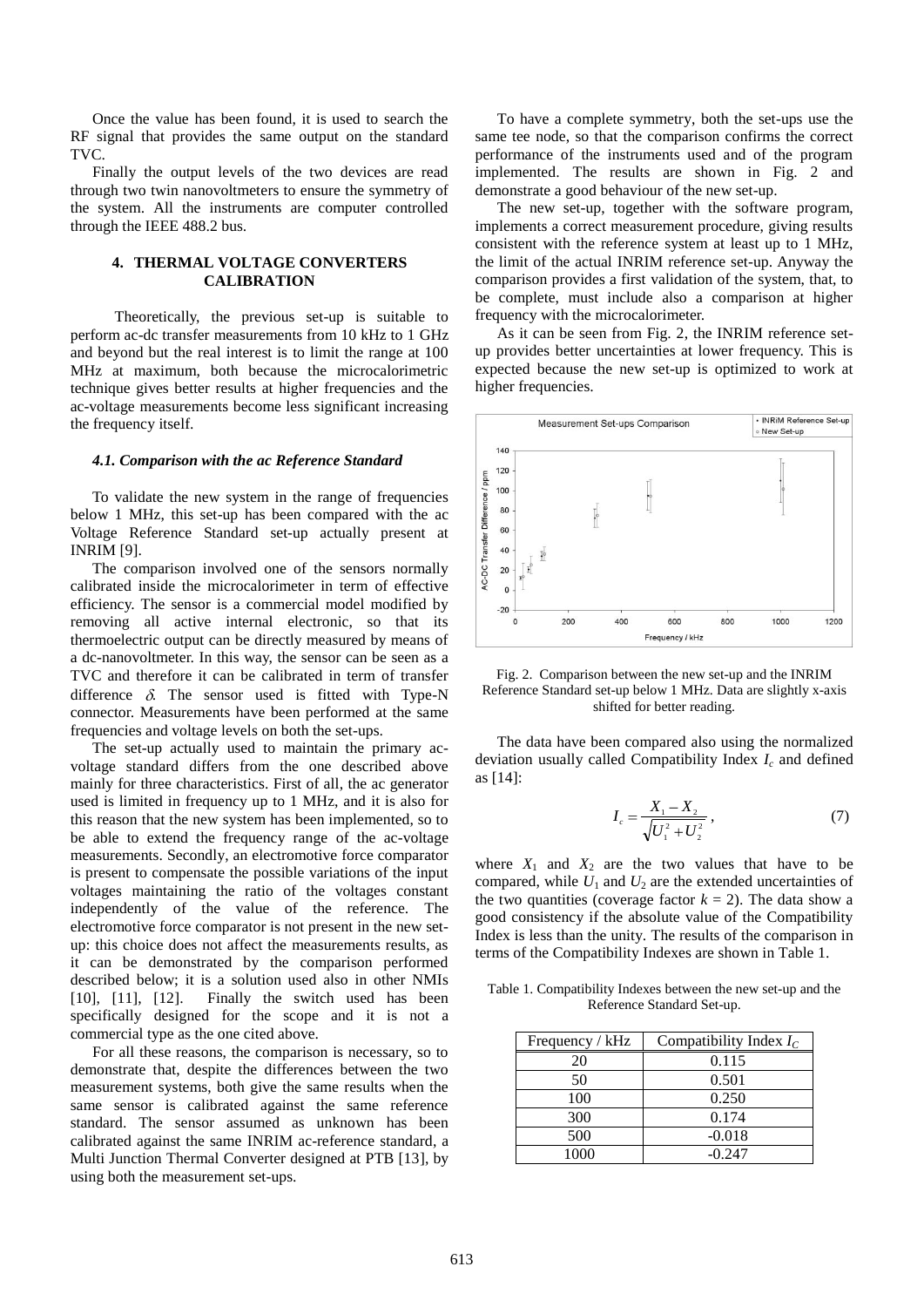## *4.2. Comparison with the microcalorimeter and the power measurement (on matched source) techniques*

Since INRIM has not ac-dc transfer difference set-ups that can work above 1 MHz, to validate the new system at higher frequencies, a comparison is needed with other methods. As explained in Section 2, the proposal is to use ac-dc voltage transfer difference measurements to obtain indirectly, through (6), the effective efficiency  $\eta_e$  of a sensor up to the frequency of 30 MHz. Then the same sensor can be calibrated directly in terms of effective efficiency into the microcalorimeter and the results obtained can be compared to validate the new procedure at frequencies higher than 1 MHz. The sensor used is the same described before. After the calibration against the INRIM ac primary reference standard (Multi-Junction Thermal Converter designed at PTB [13]) in the range of frequencies up to 1 MHz it was measured against a device calibrated at VSL [15] in the range of frequencies from 3 to 30 MHz. Then the values of ac-dc transfer difference have been converted in effective efficiency using (6) and the results are shown in Fig. 3: this graph shows that it is possible to obtain effective efficiency values also below 10 MHz, that is the range of frequencies in which the microcalorimeter can not provide good sensitivity. The calibration accuracy increases with the frequency as expected because of the very low values of acdc transfer difference we are measuring below 10 MHz.

The choice of using a device calibrated at VSL for frequencies greater than 1 MHz is due to the fact that, at the moment, INRIM does not have an ac-voltage reference standard beyond that frequency value. In any case the project of a new Thermal Converter suitable to become a reference ac-voltage standard is under development.



Fig. 3. Power sensor calibration against the ac-voltage standard in the frequency range  $10 \text{ kHz} - 30 \text{ MHz}$ . X-axes is in logarithmic scale.

Since the microcalorimeter lacks in sensitivity under 10 MHz, the only data of Fig. 3 that can be used to make a comparison with the microcalorimetric technique are the one beyond 10 MHz. In Fig. 4 this comparison is shown. The effective efficiency  $\eta_e$  of the power sensor measured directly inside the microcalorimeter results to be more accurate than the value obtained indirectly from transfer difference  $\delta$  measurement.

The results are, anyway, compatible, as the superimposition of the error bars shows. The bias that appears in Fig. 4 between the two calibration methods was not expected. The hypothesis is that it can be due to the presence of a standing wave on the branches of the tee, caused by the asymmetry of the system, since the two devices connected have a different electrical length. Indeed, this acts as an error source which a correction is not yet provided for.



Fig. 4. Comparison between two power sensor calibrations (microcalorimeter and ac-dc transfer difference) in the range 10 MHz – 30 MHz. Data are slightly x-axis shifted for better reading.

In Table 2 the resulting Compatibility Indexes of the comparison described are presented, showing an agreement that confirms the superimposition of the error bars presented in the graph.

The calibration transfer is interesting between two power sensors of the same type, when it is made with the set-up of Fig. 1. In this case the system is forcibly symmetric and the mismatch between the two sensors is minimum, therefore the systematic error sources mentioned before are minimized.

Fig. 5 shows a comparison between a calibration of the same device made through two different methods: using the set-up of Fig. 1, in terms of ac-dc transfer difference converted subsequently in *effective efficiency* through (6) and by means of the more common comparison on the same matched source, whose measurement set-up is presented in Fig. 6. This method consists in the comparison of the unknown device with a reference standard on the same matched generator. As it can be seen in Fig. 6, the generator is connected to a sensor (alternatively the unknown and the reference) through a 10 dB attenuator pad and the output is directly read using a nanovoltmeter.

Table 2. Compatibility Indexes for the comparison between the microcalorimeter and the ac-dc transfer difference method.

| Frequency / MHz | Compatibility Index $I_C$ |
|-----------------|---------------------------|
| 10              | $-0.558$                  |
|                 | $-0.714$                  |
|                 | $-0.823$                  |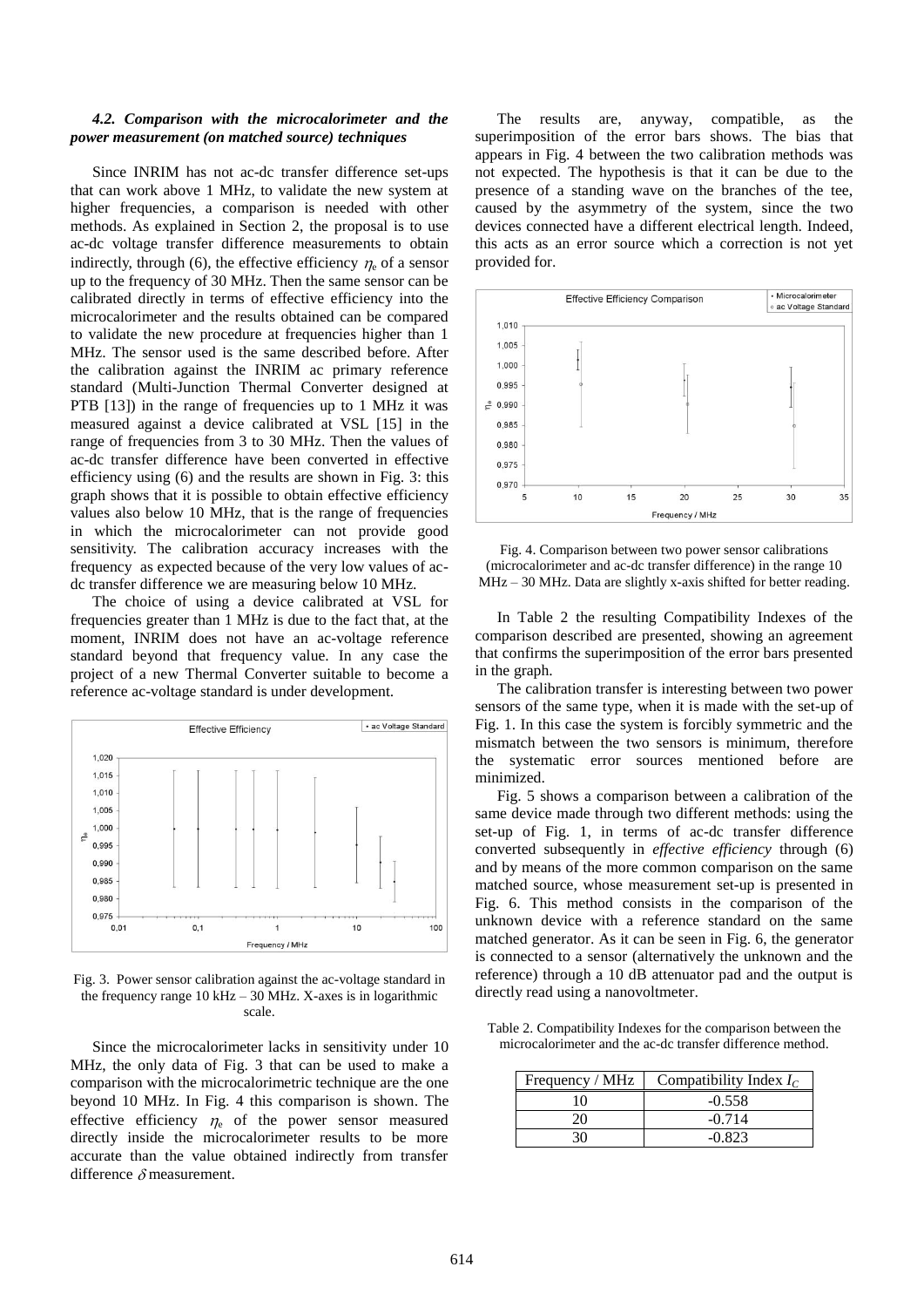The output of the two devices are then compared to compute the Calibration Factor  $K$  of the device under calibration that is defined as follows [16]:

$$
K_{\rm x} = K_{\rm R} \frac{P_{\rm IR}}{P_{\rm IX}}\,,\tag{7}
$$

where  $P_{\text{IR}}$  is the incident power at the reference frequency of 50 MHz,  $P_{IX}$  is the incident power at the calibration frequency under the condition that both incident powers give equal sensor response and  $K_R$  is the reference calibration factor. The calibration factor of a sensor is then linked to its effective efficiency by the following relation:

$$
K = \eta_{\rm e} (1 - \left| \Gamma \right|^2),\tag{8}
$$

where  $\eta_e$  is the effective efficiency and  $\Gamma$  is the reflection coefficient of the sensor measured with a Vector Network Analyzer.

Reversing (8) it is possible to obtain the effective efficiency  $\eta_e$  from the Calibration Factor *K* as follows:

$$
\eta_{\rm e} = \frac{K}{1 - |\Gamma|^2} \,. \tag{9}
$$

In other words we are comparing the measurement method based on ac-voltage measurements with the method based on power measurements.

Even if both the methods allow to obtain the desired quantity, that is the effective efficiency  $\eta_e$ , the method implemented through the ac-dc transfer difference results a little bit more accurate than the one based on the substitution on a matched generator, because voltage measurements are independent of the RF-generator mismatch [2].

As it can also be seen from Fig. 5 and Table 3, the agreement between the power measurement and the RF voltage measurement is greater than the one obtained with the microcalorimeter (see Fig. 4) even if a bias is still present.



Fig. 5. Comparison between two power sensor calibrations (comparison on the same matched source and ac-dc transfer difference) in the range 3 MHz – 30 MHz. Data are slightly x-axis shifted for better reading.

Finally, the microcalorimeter uncertainty is the smaller achievable, so it can be concluded that this technique still remains the more precise, at the state of the art, in the range of frequencies beyond 10 MHz. The ac-dc transfer difference method results to be more precise than the substitution on a matched generator, but less precise than the microcalorimeter.

Anyway, since the new calibration proposed (power versus RF voltage) shows better results than the ones obtainable with the classical power method (power versus power), it could become a good alternative, mainly at low frequencies. In fact the new technique allows to obtain actual measurements of the effective efficiency below 10 MHz in a totally independent way, that is, it could be eligible as an alternative to the traditional techniques in order to extend the calibration capabilities downward.



Fig. 6. Measurement set-up of the comparison on the same matched source method.

Also in this case the results have been compared using the Compatibility Index, whose results are presented in Table 3. The values are very low demonstrating a high consistency of the data.

Table 3. Compatibility Indexes for the comparison between direct power measurement (on matched source) and the ac-dc transfer difference method.

| Frequency / MHz | Compatibility Index $I_c$ |
|-----------------|---------------------------|
| 10              | $-0.139$                  |
| 20              | $-0.348$                  |
| 30              | $-0.422$                  |

Accuracy improvement of the method based on ac-voltage is possible. For this purpose a project of a calculable TVC, as already said, is in progress that will allow to obtain a more accurate ac-voltage reference, hopefully up to 100 MHz, to extend the comparison with the microcalorimeter.

## **5. CONCLUSIONS**

In this paper we proposed an hybrid method to realize the RF-power standard. Microcalorimetric technique is, of course, recommended for frequencies beyond 10 MHz